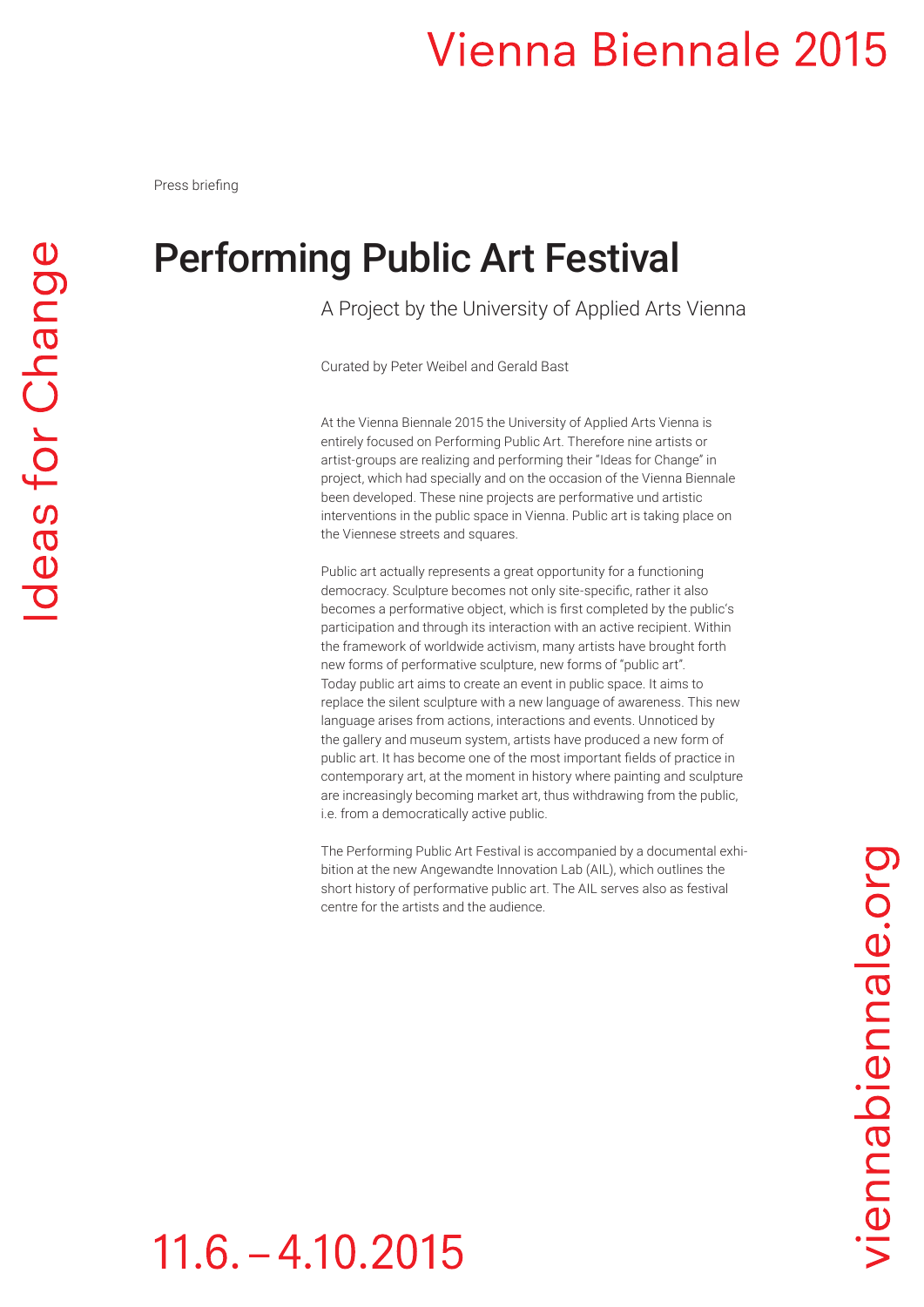Seite 2

The nine performative and artistic interventions at the Performing Public Art Festival 2015:

### **Erdem Gündüz Is there any Arts Council in Turkey?**

The performance delves into recent debates about the establishment of an arts council in Turkey to oversee the financial support given to artistic events such as performance art, dance, theatre etc. excluding de facto independent artists.

Erdem Gündüz is dancer, performer and choreographer. His research engages improvisation, ritual and public action as tools for investigating political realities and social movement.

Time: 27.06 and 28.06 2015 Venue: Museumsquartier / Burggarten / Stephansplatz

### **Barbara Holub/ Paul Rajakovics - transparadiso Laughter that Catches in your Throat**

*A performative struggle, a practice demonstration* transparadiso stages a demonstration with people who are afflicted by poverty and exclusion as a "laughing performance", pressing for a renewal of this fundamental democratic right, which is increasingly being misused by privileged occupational groups to achieve big-headed demands, while the agendas of those forced to live at the fringe of society remain outside the domain of negotiable issues.

Time: 19.06.2015 at 18.00 (In case of bad weather: 20.06.2015, 15.00) Venue: Sigmund-Freud-Park / Votivkirche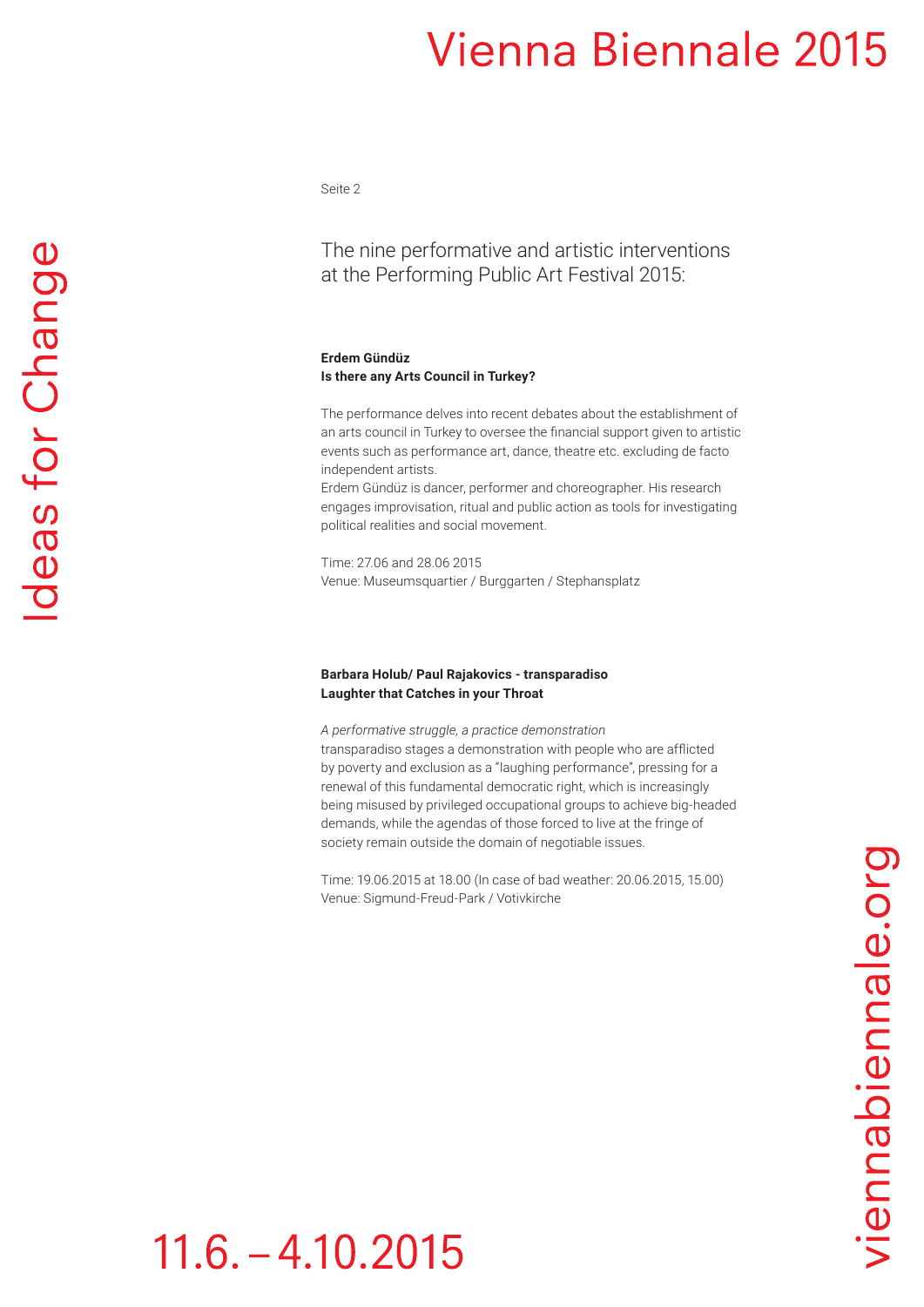Seite 3

### **Johan Lorbeer Still Life Performance – Tarzan / Standbein**

Of course, it is possible to find clear points of similarity between the lively work of this artist and the public-entertainment genre of life sculpture which can frequently be viewed in town squares across Europe. However, Lorbeer's work differs from this in a fundamental way, in that the artist remains a real human being, he himself spending an hour and a half in tempo of the sculpture.

Time: 11.06.2015 at 18.30 (Opening of the Vienna Biennale 2015) Venue: Facade, University of Applied Arts Vienna, Stubenring / Oskar-Kokoschka-Platz

Time: 12.06.2015 at 12.00 Venue: The Mall, Wien Mitte, Marxergasse. Alternatively: University of Applied Arts Vienna, Stubenring / Oskar-Kokoschka-Platz

### **Barbis Ruder Value Chain – 2F Attack**

*Value Chain* (2013–2015) is a series of works comprising various body interventions in public space.

1F – Attack is the series' sixth work. In the early morning hours Barbis Ruder runs up against a rotating advertising column. Like a fly attracted by the light the artist smacks against its surface again and again. In 2F – Attack, the live variant of the video, six artists throw themselves against facades and closed doors. By this tilting against windmills, the artists attack the institutions with their own flesh and blood. The intervention occurs along a route between Angewandte, MAK, Kunsthalle Wien Karlsplatz and Kunsthalle/MQ. The rhythm is unchanging: first the artists lie exhausted on the ground, only to rise again, run to the next location and undertake the next attempt.

Time: 05.07.2015 at 17.00

Venue: Angewandte Innovation Laboratory, Franz-Josefs-Kai 3 – Museum für angewandte Kunst – Universität für angewandte Kunst Wien – Kunsthalle Wien Karlsplatz – Kunsthalle Wien Museumsquartier – Architekturzentrum Wien, Museumsquartier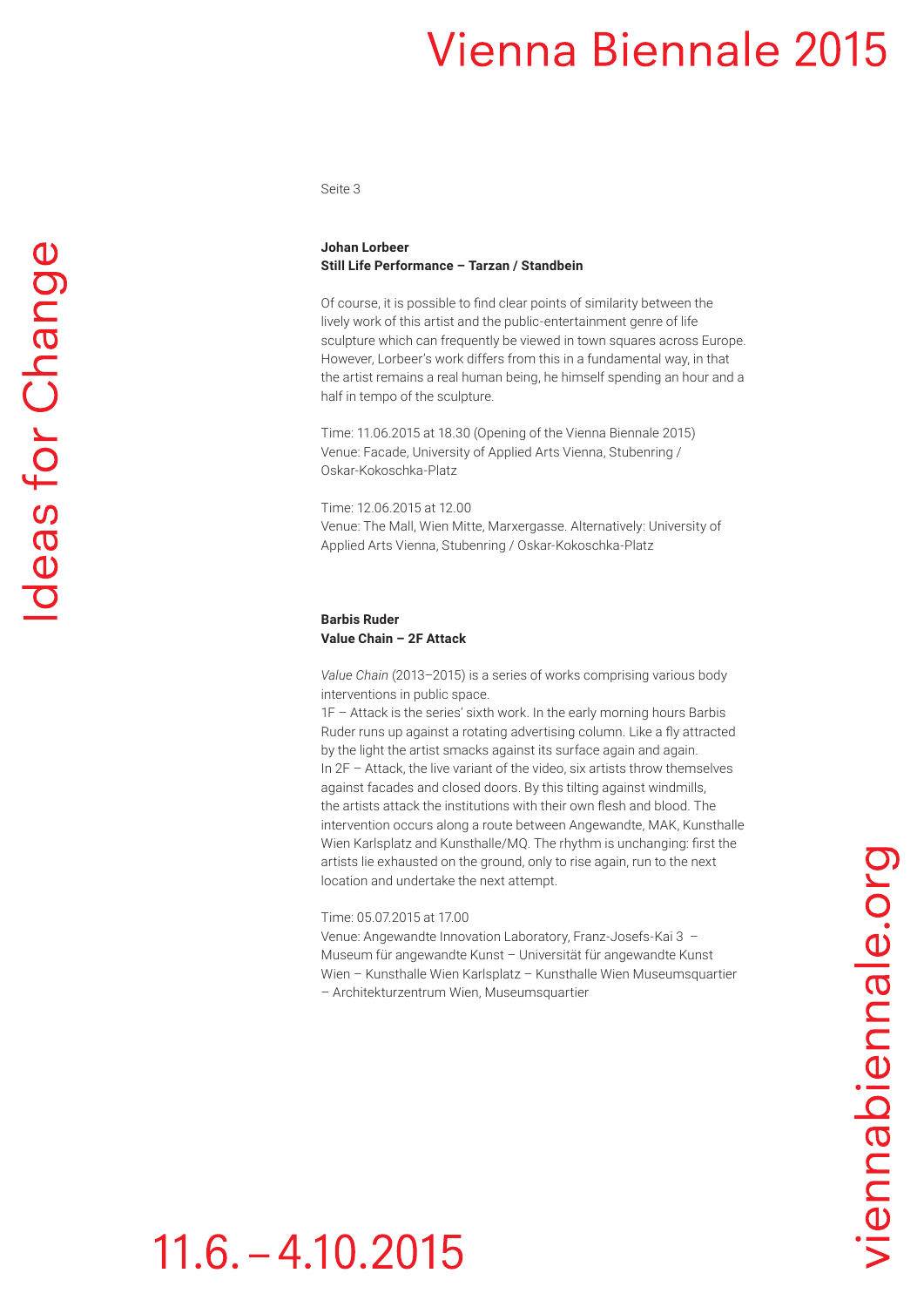Seite 4

# deas for Change

**Shinseungback Kimyonghun Aposematic Jacket**

'Aposematic Jacket' is a wearable camera for self-defense. The lenses on the jacket give off the warning signal, "I can record you", to prevent possible attack. When the wearer pushes a button under threat, the jacket records the scene in 360 degrees and sends the images to the Worldwideweb.

Time: 11.06.2015 at 20.00 (Opening at AIL) Venue: Angewandte Innovation Laboratory (AIL), Franz-Josefs-Kai 3

Time: 13.06.2015 Venue: Shopping Streets in Vienna

Time: 16.06.2015 Venue: Public Transport in Vienna

### **Amy Spiers & Catherine Ryan Ordering the Public**

A group of hired security guards will patrol selected public areas in Vienna during the Performing Public Art Festival. At designated times, a single behaviour will no longer be 'acceptable' in a particular public space. These behaviours will be simple, innocuous things, such as speaking loudly, using a phone, walking in certain areas, having your hands in your pockets, sitting down, or wearing certain types of clothing. It will then be the guards' job to approach members of the public and request that they desist from the behaviour that is temporarily 'inappropriate'. 'Ordering the Public' is part of a series of works by Spiers and Ryan that explore and interfere with what is visible and permissible in public space.

Time: In-between 26.06 and 5.07. 2015 Venue: Mariahilfer Straße, Praterstern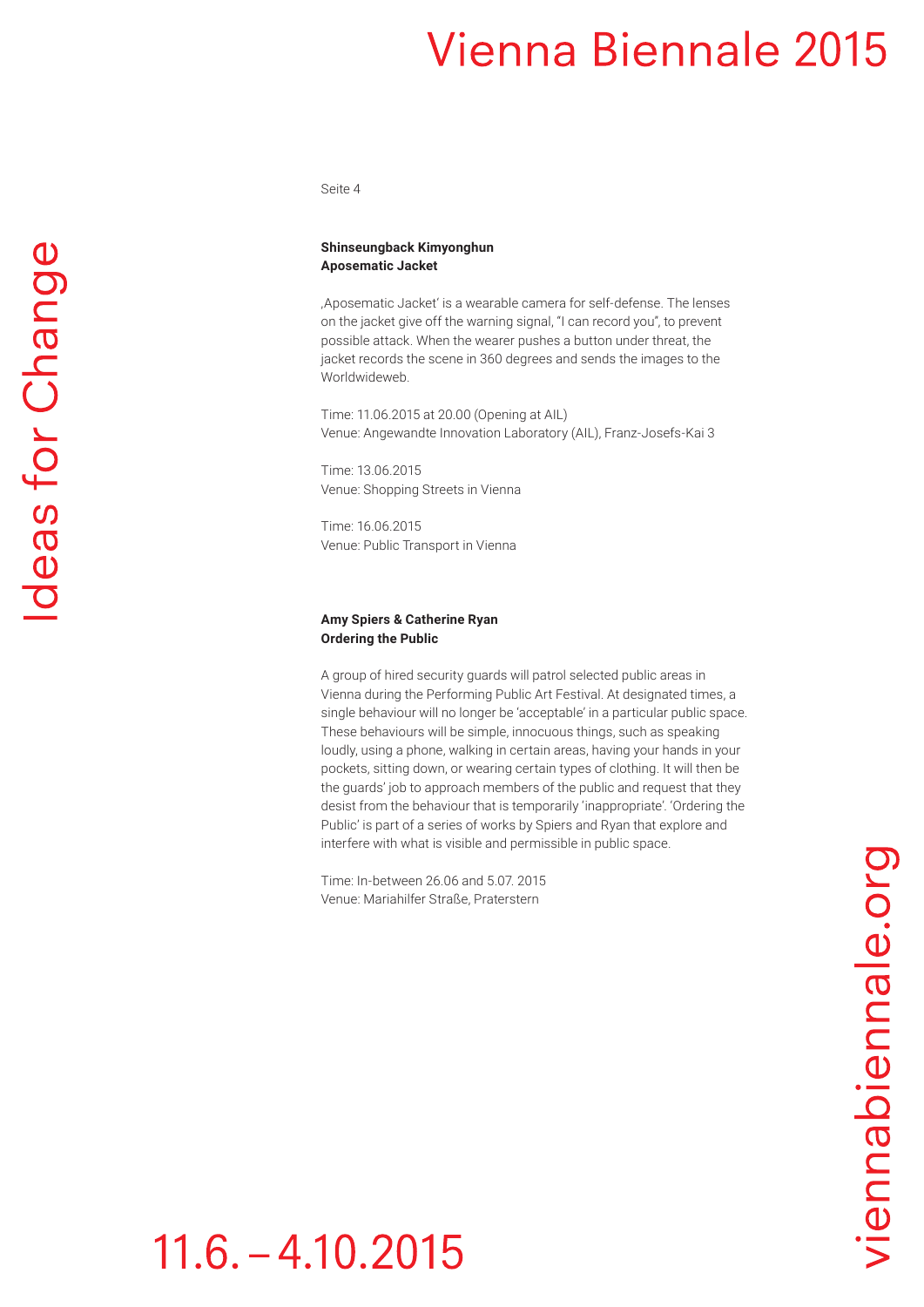Seite 5

### **Wermke/Leinkauf Mucking out**

*"The monumental should have no practical use. Practical use stands in the way of appreciation of pure form."* 

As gray relics of a dark chapter in German and Austrian history, the two flak towers in the Augarten tower above Vienna. They continue to make a dramatic mark on the park and the city to the present day. The duo Wermke/ Leinkauf has already conducted earlier projects involving the L-Tower, giving the monumental concrete structure a signal flag and performatively investigating its architectural body. In their contribution to the Vienna Biennale, the two artists take these earlier works as their point of departure, bringing the inside out and making historical layers of sedimentation visible. The deposits left by passing time are brought into the light of day in central Vienna. At the start of the Biennale, sketches and notices posted at the Angewandte Innovation Lab and in the Augarten announce the performance. On 4 July 2015 a festive procession marches from the L-Tower to the city center, there to erect an ephemeral monument.

Time: 4.07.2015

Venue: Festival Parade from the Flakturm in the Augarten to the Center of Vienna

### **Wiener Beschwerdechor (Vienna Complaints Choir) Intervention LIV**

Founded in early 2010 by Viennese performance and media artist Oliver Hangl, who leads the group in cooperation with choir specialist Stefan Foidl, the Wiener Beschwerdechor is a medium whose musical citizen interventions are polyphonic, contemporary, and performative, and always context- and site-specific. For the VIENNA BIENNALE the Wiener Beschwerdechor has developed a performance in several parts in which the 50-member choir will be positioned visually and acoustically along the Stubenring and at the Angewandte Innovation Lab (AIL), where they will voice current complaints. The intervention will proceed as a protest march along the Ringstrasse to the AIL as an orderly procession oscillating between parade, demonstration, and concert. Public space will become the agora for a presentation combining musical and performative elements.

Time: 11.06.2015 at 20.00 (Opening at AIL) Venue: Angewandte Innovation Laboratory (AIL), Franz-Josefs-Kai 3

Time: 15.06.2015 at 19.00 Ort: Starting at the Universität für angewandte Kunst Wien, Oskar-Kokoschka-Platz 2